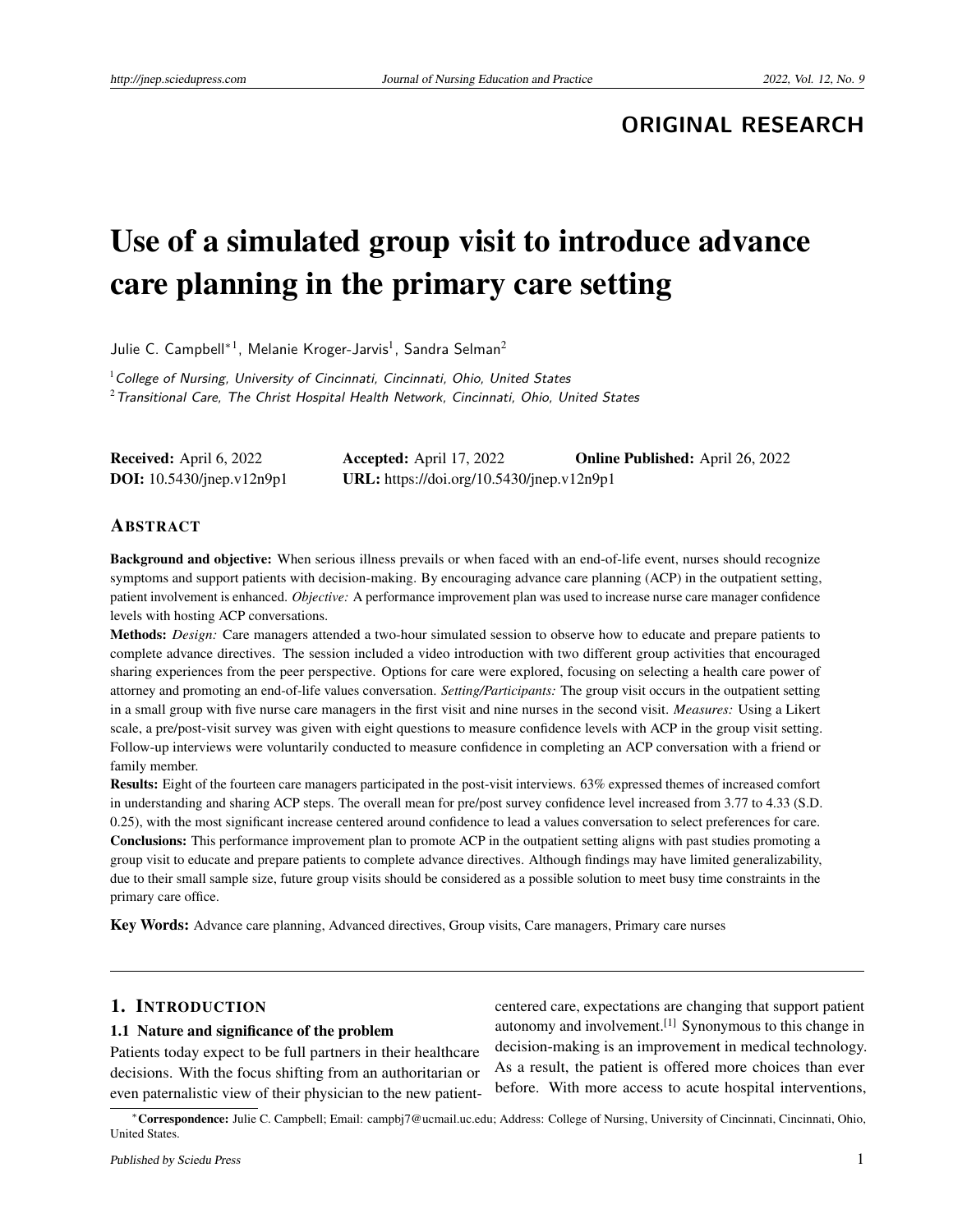life may be extended but not necessarily what the patient may feel is high-quality time.<sup>[\[2\]](#page-5-1)</sup> The Institute of Medicine's report, Dying in America: Improving quality and honor- ing individual preferences near the end of life, encourages ongoing conversations between patients and their families, and patients and their medical team to assure care provided aligns with patient wishes.<sup>[\[3\]](#page-5-2)</sup> A survey completed by the California Healthcare Foundation indicates that although patients express a desire to plan, 90% report no conversation being of-fered by their provider.<sup>[\[4\]](#page-5-3)</sup> Nurses must recognize symptoms and support patients with decision-making when serious illness prevails or when faced with an end-of-life event. By encouraging advance care planning (ACP) in the outpatient setting, the patient can be more involved than they can during a crisis moment of acute hospitalization. The American Nurses Association emphasizes coordinating conversations that reflect patients' wishes and values.[\[2\]](#page-5-1)

# 1.2 Available Knowledge

Despite the desire to begin these conversations, clinicians often face barriers such as the limited time during office visits and hesitation on the patient's side when approached during wellness visits. One proposed solution is a group session where 8-12 patients gather to introduce advance directives (AD) through a group ACP visit. A pilot program in Aurora, Colorado, reported increased patient participation, increased comfort to have a conversation with loved ones concerning their wishes, and a willingness to share and learn from peer perspectives.[\[5\]](#page-5-4) Visits held at a San Francisco oncology center note participants sharing that the conversations increased their awareness of the power of attorney role and helped make AD more meaningful and personal.<sup>[\[6\]](#page-5-5)</sup> Patients with heart failure who attended a group visit acknowledged appreciation for the space created to share and hear from others facing disease-specific complications and how their care values impact their AD decisions. The conversations were rich in content, increasing engagement for ACP.<sup>[\[7\]](#page-5-6)</sup>

## 1.3 Problem Identified

When considering improving patient engagement for ACP conversations, a healthcare network chose their nurse care managers, based out of their primary care offices, to educate and support patients with this task. At first, three one-on-one visits were created to teach patients about AD and allow them to explore their values for end-of-life care. After initiating the new program in two offices and discovering that patients were reluctant to engage in ACP conversations after their yearly wellness visit, they became interested in finding a solution to help increase patient engagement for this topic. With the COVID-19 pandemic, direct patient care was limited, and the original program was delayed, reducing the care

managers' confidence levels for these conversations. The design team chose a simulated group visit as a solution.

# 2. METHOD

# 2.1 Study design

To improve the confidence of the nurse care managers who wish to support patients in completing advance directives, a team comprised of the nursing Director for Care Management and Care Coordination, the Nurse Manager for Transitional Care, an Associate Nursing Professor, and the Doctor of Nursing student formed to design a group visit utilizing the Model for Improvement Method.<sup>[\[8\]](#page-5-7)</sup> During the planning phase, a two-hour simulated visit was chosen to assist the care managers in re-educating themselves and observing firsthand how a patient group visit is organized and implemented. IRB exempt status was received for this performance improvement from the University of Cincinnati and The Christ Hospital Health Network. Two separate visits were offered to meet social distancing guidelines during the COVID-19 pandemic.

The session begins with an introduction, a review of studies or evidence for a group visit intervention, and a pre-visit survey to measure the confidence levels of the care managers before attending the session. The simulation then opens with a video to introduce the topic of advance care planning and its impact on a personal level. Next, the Institute for Health-care Improvement: Conversation Project<sup>[\[9\]](#page-5-8)</sup> materials and definitions are discussed, and two separate handouts are completed as group activities. The handouts promote discovering one's values for end-of-life care, identifying and initiating a healthcare power of attorney, and beginning a conversation with the healthcare team and the patient's leading support group. An important aspect to include is the sharing of peer perspectives during a value exercise in small groups. To conclude, a chaplain who executes advance directives daily with patients reviews Power of Attorney and Living Will paperwork and offers a time for questions or concerns. The cost associated with the Conversation Project material is minimal as handouts are free to reprint.

## 2.2 Sampling

The sample size was originally twenty care managers. With the impact of the pandemic on nursing positions and the loss of care managers, the actual number employed currently is fourteen nurses. These nurses work in primary care offices of an extensive healthcare system in the southwest Ohio region. While the group visit was part of their workday, participation in the surveys or interviews was voluntary. They were recruited to attend the visit and interviewed through email invitations and phone calls. Their primary role is to sup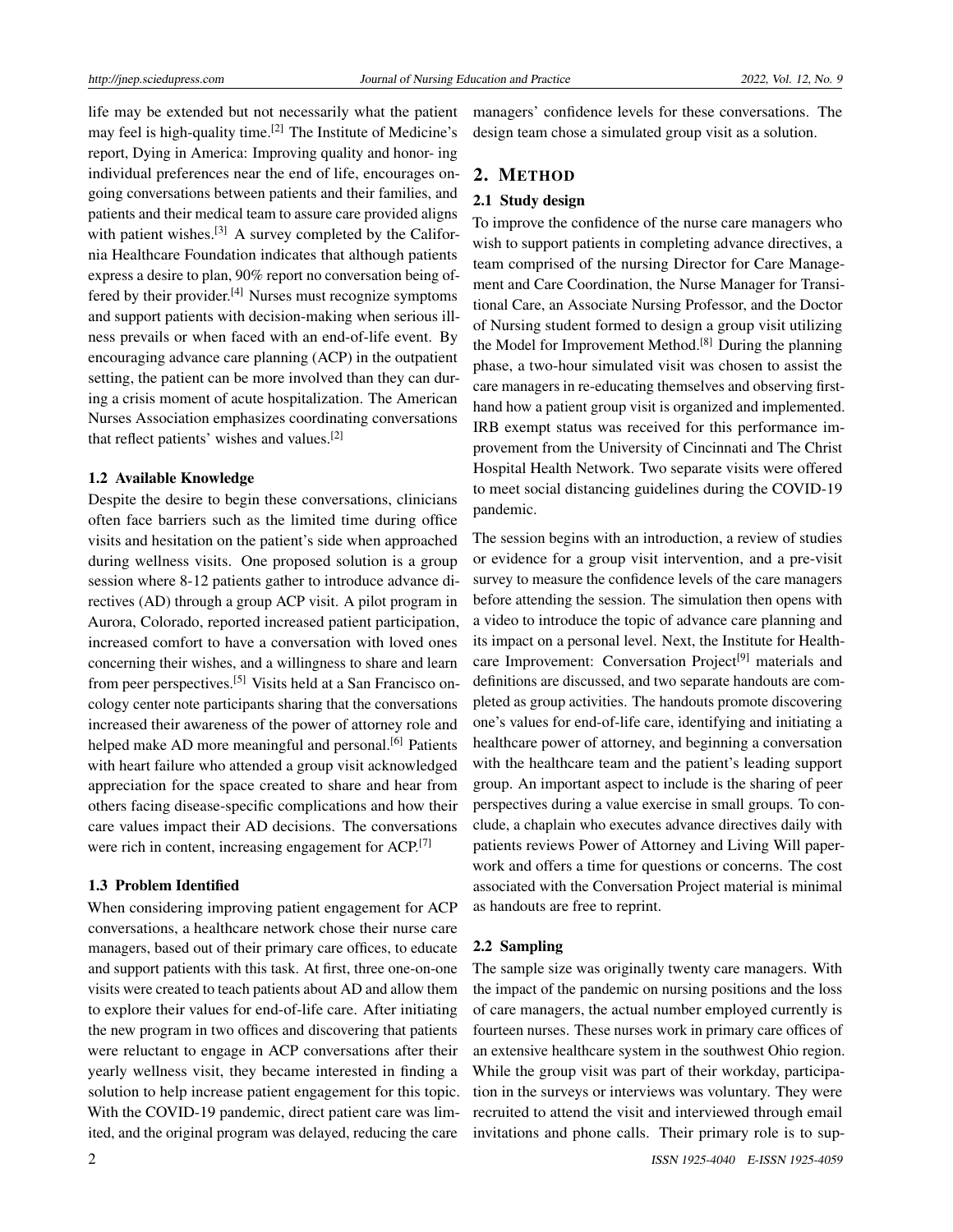port patients after hospitalization and with chronic disease management through telephone conversations and follow-up resources. All fourteen did attend one of two group visits. No one was excluded. Ages range from 27- 57 years, with years of experience ranging from less than one month to 13 years. Participants were assured all results would remain anonymous.

#### 2.3 Measures

This performance improvement plan improved the care manager's confidence to have a new ACP conversation with a friend or family member within 6-8 weeks after the initial group visit. To meet the aim, 75% of the care managers attended the group visit, and 100% completed the pre/postvisit survey. The survey measured the confidence of the care manager in the use of the group visit to educate future patients. Demographic questions were analyzed to determine if any factors impacted the outcome measures.<sup>[\[10\]](#page-5-9)</sup> The central tendency was analyzed by measuring the mean from the pre/post survey results and the standard deviation to indicate any dispersion or variance.<sup>[\[11\]](#page-5-10)</sup> Qualitative comments regarding subjective barriers or challenges were evaluated 10-12 weeks after the group visits to identify any common themes supporting future group visit design.

# 3. RESULTS

Out of fourteen care managers, 100% attended the simulated group visit and 100% completed the pre/post-survey. Eight of the survey questions measured confidence, with five focused on demographic characteristics as shown in Table 1. Demographics included care manager age, gender, years of experience, the highest level of education, and past training in advance directives or advanced care planning. Survey questions as shown in Table 2 measure first if the care manager recognized the importance of completing ACP in the outpatient setting. Then questions two and three measured their confidence in the group visit format, first to educate patients and second to increase patient engagement for achieving AD. Lastly, questions four through eight measured the separate steps involved in the ACP process.

In utilizing the five-point Likert scale to measure improved confidence in the care managers, the average mean for all eight questions increased from 3.77 to 4.33. The most significant increase noted was on question five- I feel confident in leading someone in a values conversation to help them select preferences for care. The slightest increase noted was for questions one and six. Question one-reviewing ACP

in the outpatient setting is important, and question six- I feel confident to empower a patient to ask questions of their provider. Qualitative interviews were completed over one month by phone and email with six questions: (1) What are your general feelings 30-60 days post-visit concerning ACP? (2) Did you have a new conversation about ACP with friends or family? (3) Length of discussion and focus? (4) Barriers or challenges? (5) Any surprises in the conversation? (6) In considering a future visit for similar disease-focused patients, what is your primary concern we should address?

Table 1. Demographic information for care manager nurses

| <b>Demographics</b>                                          | $\mathbf{n}(\%)$ |  |  |
|--------------------------------------------------------------|------------------|--|--|
| Years of Experience                                          |                  |  |  |
| One year or less                                             | $n = 7(54)$      |  |  |
| Two to three years                                           | $n = 3(23)$      |  |  |
| Greater than five years                                      | $n = 3(23)$      |  |  |
| Gender                                                       |                  |  |  |
| Female                                                       | $n = 14(100)$    |  |  |
| Male                                                         | $n = 0(0)$       |  |  |
| Age                                                          |                  |  |  |
| $25-35$ years                                                | $n = 5(42)$      |  |  |
| $36-45$ years                                                | $n = 3(25)$      |  |  |
| 46-57 years                                                  | $n = 4(33)$      |  |  |
| Education                                                    |                  |  |  |
| Associate degree Nursing                                     | $n = 5(42)$      |  |  |
| Bachelor's degree Nursing                                    | $n = 6(50)$      |  |  |
| Greater Bachelor's degree                                    | $n = 1(8)$       |  |  |
| Prior Advanced Care Planning and Advanced Directive Training |                  |  |  |
| Yes                                                          | $n = 14(100)$    |  |  |
| No                                                           | $n = 0(0)$       |  |  |

With 8 of 13 care managers participating (one care manager resigned), patterns concerning their feelings for ACP after the group visit revealed an increase in comfort. Statements such as, "I feel more comfortable with the topic," "I feel more comfortable moving ahead with ACP now," "because it can be an awkward conversation, I feel like the visit helped; it was more of a discussion" were noted. The focus of their conversation included the following: relevant definitions, how to support a decision-maker after a traumatic event, end-of-life interventions that would not be acceptable and a discussion of who would be the decision-maker. Barriers to having the conversation included: "I didn't get to it because of personal health issues," another reported, "it just was not a top priority." Two of the care managers experienced similar reactions; their husbands or fathers had more difficulty with the conversation than the female members of their family.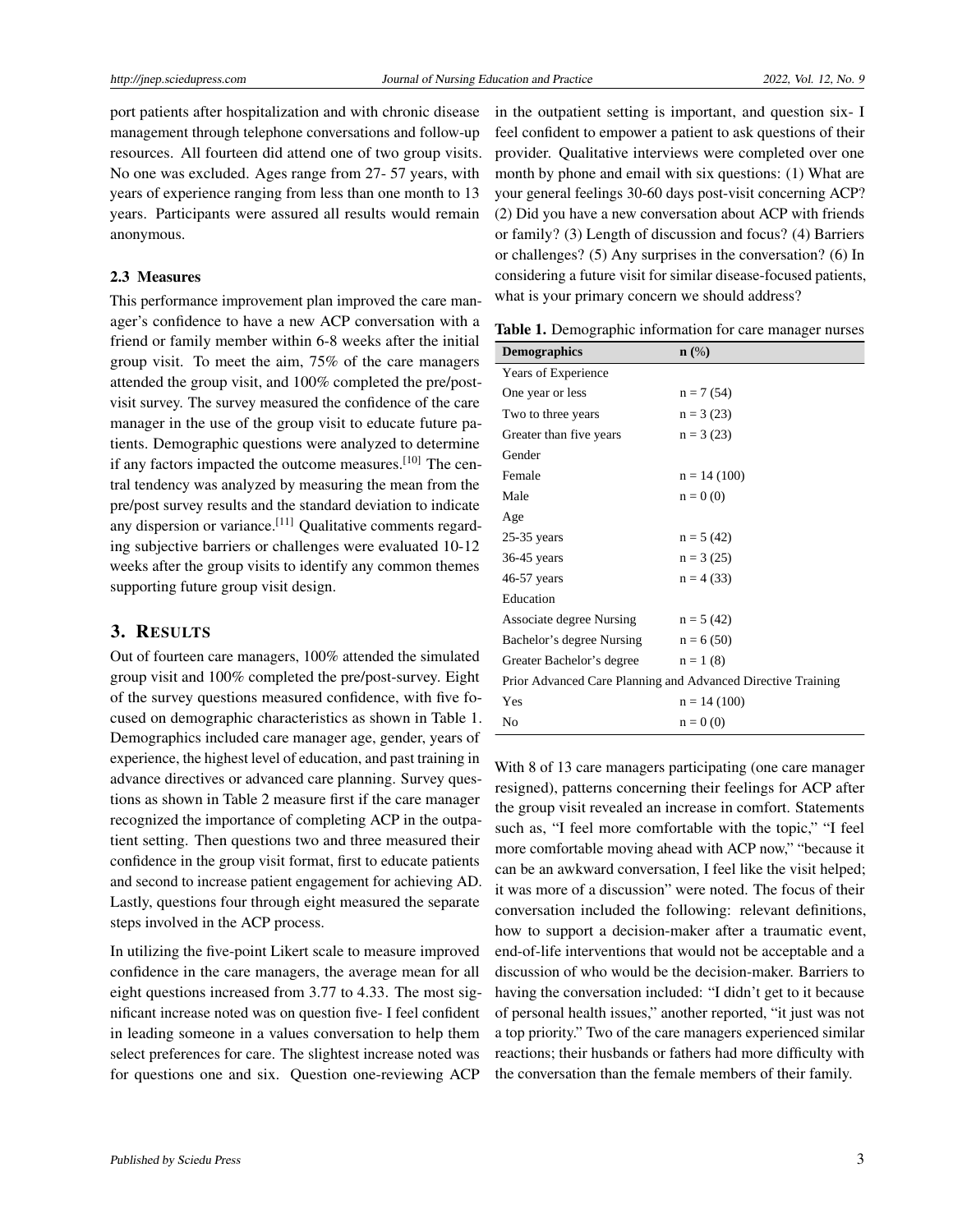|  | <b>Table 2.</b> Pre/post survey statistical results for advance care planning simulated group visit Participants ( $n = 14$ ) |
|--|-------------------------------------------------------------------------------------------------------------------------------|
|  |                                                                                                                               |

| <b>Survey Statements</b>                                                        | <b>Pre-Group Visit Confidence</b> | <b>Post Group Visit Confidence</b> |  |  |
|---------------------------------------------------------------------------------|-----------------------------------|------------------------------------|--|--|
| Advance care planning in outpatient setting is important                        |                                   |                                    |  |  |
| Strongly disagree (1)                                                           | $n = 0, (0)$                      | $n = 0, (0)$                       |  |  |
| Disagree $(2)$                                                                  | $n = 0, (0)$                      | $n = 0, (0)$                       |  |  |
| Neutral $(3)$                                                                   | $n = 0, (0)$                      | $n = 0, (0)$                       |  |  |
| Agree $(4)$                                                                     | $n = 4$ , (29)                    | $n = 3, (21)$                      |  |  |
| Strongly Agree (5)                                                              | $n = 10, (71)$                    | $n = 11, (79)$                     |  |  |
| Mean                                                                            | 4.70                              | 4.80                               |  |  |
| Group visit is effective way to familiarize patients with advance care planning |                                   |                                    |  |  |
| Strongly disagree (1)                                                           | $n = 0, (0)$                      | $n = 0, (0)$                       |  |  |
| Disagree $(2)$                                                                  | $n = 0, (0)$                      | $n = 0, (0)$                       |  |  |
| Neutral $(3)$                                                                   | $n = 5, (36)$                     | $n = 0, (0)$                       |  |  |
| Agree $(4)$                                                                     | $n = 5$ , (36)                    | $n = 7, (50)$                      |  |  |
| Strongly Agree (5)                                                              | $n = 4$ , (29)                    | $n = 7, (50)$                      |  |  |
| Mean                                                                            | 3.90                              | 4.50                               |  |  |
| Group visit will help engage patients in completing advanced directives         |                                   |                                    |  |  |
| Strongly disagree (1)                                                           | $n = 0, (0)$                      | $n = 0, (0)$                       |  |  |
| Disagree $(2)$                                                                  | $n = 0, (0)$                      | $n = 0, (0)$                       |  |  |
| Neutral (3)                                                                     | $n = 4$ , (29)                    | $n = 1, (7)$                       |  |  |
| Agree $(4)$                                                                     | $n = 7, (50)$                     | $n = 7, (50)$                      |  |  |
| Strongly Agree (5)                                                              | $n = 3, (21)$                     | $n = 6, (43)$                      |  |  |
| Mean                                                                            | 3.90                              | 4.40                               |  |  |
| Confident to complete steps for advanced directives                             |                                   |                                    |  |  |
| Strongly disagree (1)                                                           | $n = 1, (7)$                      | $n = 0, (0)$                       |  |  |
| Disagree $(2)$                                                                  | $n = 0, (0)$                      | $n = 0, (0)$                       |  |  |
| Neutral $(3)$                                                                   | $n = 7, (50)$                     | $n = 3$ , (21)                     |  |  |
| Agree $(4)$                                                                     | $n = 6, (43)$                     | $n = 6, (43)$                      |  |  |
| Strongly Agree (5)                                                              | $n = 0, (0)$                      | $n = 4$ , (29)                     |  |  |
| Mean                                                                            | 3.30                              | 4.00                               |  |  |
| Confident to lead a values conversation for preferences for care                |                                   |                                    |  |  |
| Strongly disagree (1)                                                           | $n = 0, (0)$                      | $n = 0, (0)$                       |  |  |
| Disagree $(2)$                                                                  | $n = 3, (21)$                     | $n = 0, (0)$                       |  |  |
| Neutral $(3)$                                                                   | $n = 6, (43)$                     | $n = 2$ , (14)                     |  |  |
| Agree $(4)$                                                                     | $n = 5$ , (36)                    | $n = 9, (64)$                      |  |  |
| Strongly Agree (5)                                                              | $n = 0, (0)$                      | $n = 3$ , (21)                     |  |  |
| Mean                                                                            | 3.10                              | 4.10                               |  |  |
| Confident to empower patient to ask question of their provider                  |                                   |                                    |  |  |
| Strongly disagree (1)                                                           | $n = 0, (0)$                      | $n = 0, (0)$                       |  |  |
| Disagree $(2)$                                                                  | $n = 0, (0)$                      | $n = 0, (0)$                       |  |  |
| Neutral (3)                                                                     | $n = 2$ , (14)                    | $n = 0, (0)$                       |  |  |
| Agree $(4)$                                                                     | $n = 8, (57)$                     | $n = 8, (57)$                      |  |  |
| Strongly Agree (5)                                                              | $n = 3, (21)$                     | $n = 6, (43)$                      |  |  |
| Mean                                                                            | 4.10                              | 4.40                               |  |  |
| <b>Confident to help patient identify Healthcare Power of Attorney</b>          |                                   |                                    |  |  |
| Strongly disagree (1)                                                           | $n = 0, (0)$                      | $n = 0, (0)$                       |  |  |
| Disagree $(2)$                                                                  | $n = 1, (7)$                      | $n = 0, (0)$                       |  |  |
| Neutral (3)                                                                     | $n = 4$ , (29)                    | $n = 1, (7)$                       |  |  |
| Agree $(4)$                                                                     | $n = 8, (57)$                     | $n = 8, (57)$                      |  |  |
| Strongly Agree (5)                                                              | $n = 0, (0)$                      | $n = 5$ , (36)                     |  |  |
| Mean                                                                            | 3.60                              | 4.30                               |  |  |
| Confident to equip patient for conversation with their decision maker           |                                   |                                    |  |  |
| Strongly disagree (1)                                                           | $n = 0, (0)$                      | $n = 0, (0)$                       |  |  |
| Disagree $(2)$                                                                  | $n = 1, (7)$                      | $n = 0, (0)$                       |  |  |
| Neutral (3)                                                                     | $n = 4$ , (29)                    | $n = 2$ , (14)                     |  |  |
| Agree $(4)$                                                                     | $n = 8, (57)$                     | $n = 7, (50)$                      |  |  |
| Strongly Agree (5)                                                              | $n = 0, (0)$                      | $n = 5$ , (36)                     |  |  |
| Mean                                                                            | 3.40                              | 4.20                               |  |  |
| Mean for all eight questions                                                    | 3.80                              | 4.30                               |  |  |

*Notes.* All means rounded to the nearest tenth. Numbers in parenthesis beside question options, such as "strongly agree" (5), represent points assigned for each response.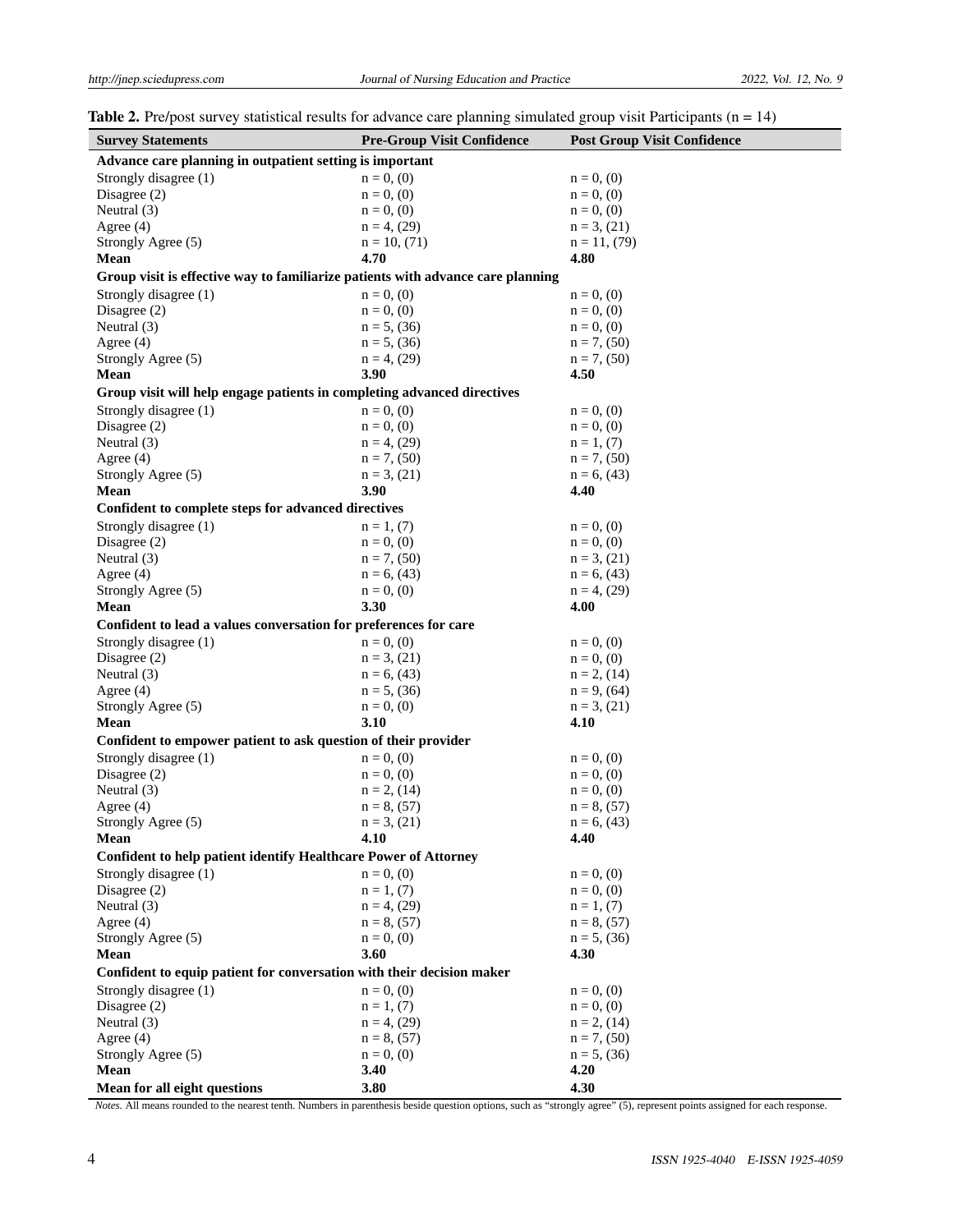Another thought expressed was, "you have to be able to distinguish what you want from what they want and be able to verify you understand what they are telling you." Surprises with the conversation were that the men approached had a more challenging time discussing end-of-life wishes. One comment being, "I am still surprised how closed off my dad was, my husband was the same way when we first started" and that "it is harder to start the conversation with a younger person" it was harder to start the conversation with a younger person, like my fiancé". Lastly, when moving forward with future group visits the nurses stressed a need to talk to patients in person, not by telehealth when discussing ACP. Other concerns were to have providers prepared to discuss disease-based questions that may arise after the visit, share the benefits of ACP conversations, and know what wording to use to make the conversation more comfortable for the patient.

# 4. DISCUSSION

When considering how to best support the care manager nurse to engage patients with ACP, the pre/post survey tool measured their confidence level before and after the group visit. A combined mean showed that confidence did improve overall with both understanding and applying the ACP steps. Five of the thirteen care managers confirmed this with qualitative statements regarding ACP during the interviews. The aim to improve engagement for ACP by promoting an ACP conversation with their family or friend by at least 75% was not met. Only 63% reported having a new discussion with barriers being personal medical issues, competing work responsibilities, and some stating, "It was more difficult to speak to younger people," referring to making that opening connection to start the conversation. Others noted a hesitancy when approaching males stating, "I am still surprised how closed off my dad was when talking with him about ACP. My husband was the same way, he did not want to talk about it", stating, "I don't want to think about something happening."

In considering questions 1 and 6 that focused on the importance of ACP in the outpatient setting and helping the patient ask medical questions to their provider, the mean average was higher pre-group visit, resulting in the least change in confidence. In review, replies may have been higher prior to the simulation due to the care manager's ongoing work role where they advocate and counsel patients routinely. Question 5 with the most significant change in confidence notedhelping the patient have a value conversation for preferences of care, interestingly correlated with the group visit design. Because sharing from the peer perspective was a priority, the design purposely had the most time set aside for this step.

When considering the demographic data from the nurse care

managers, all 14 were female and had either an Associate or Bachelor of Science degree in nursing. Time as a nurse care manager ranged from one month to 13 years. They all had attended an ACP training one month prior to the simulated group visit to introduce the ACP process. There were no correlations for scores on the survey related to education or years in the position.

### Limitations

Limitations for this performance improvement project included being unable to generalize or randomize due to the small convenience sample size. Another limitation was possible bias in the collection of qualitative responses by an unblinded DNP student. Researcher and participant bias was minimized by asking the questions in a nonjudgmental, open manner. All replies were written verbatim from the participant. The authors analyzed replies to assure the interpretation was factual. Another limitation was that all 14 care managers were female. This limited the ability to compare if the hesitancy some males had with ACP conversations would have been reduced if approached by a male. Lastly, while collecting the final qualitative data, the email systems between the hospital and the university may have been filtering the emails to the care managers into an "other" subset, delaying the messages from being seen. This could have resulted in fewer care managers responding to set up interviews.

### 5. CONCLUSION

## Implications for Nursing

When considering the patient perspective with group visits, the literature reports that attending a group visit makes completing AD more meaningful and personal, increasing one's comfort in having a conversation with loved ones.[5][6] Interviews after attending this simulated visit found a similar theme, an increase in comfort with ACP with the perspective that the visit was "more like a discussion than an education session, it felt less awkward." This perspective should be considered by nurses who wish to engage patients to complete ACP. For future group visits, care manager nurses' recommendations were to keep ACP in-person, not a telehealth visit, where more personal sharing can be experienced. This correlated well with the patient perspective that an in-person time of sharing made the experience more meaningful and improved understanding of terms and responsibilities.[6]

A second consideration when planning the group visit is how to address the patient who expresses hesitancy to engage in end-of-life discussions. Several care managers mentioned that males were more reluctant in their qualitative responses. Successful care managers reported having a specific purpose